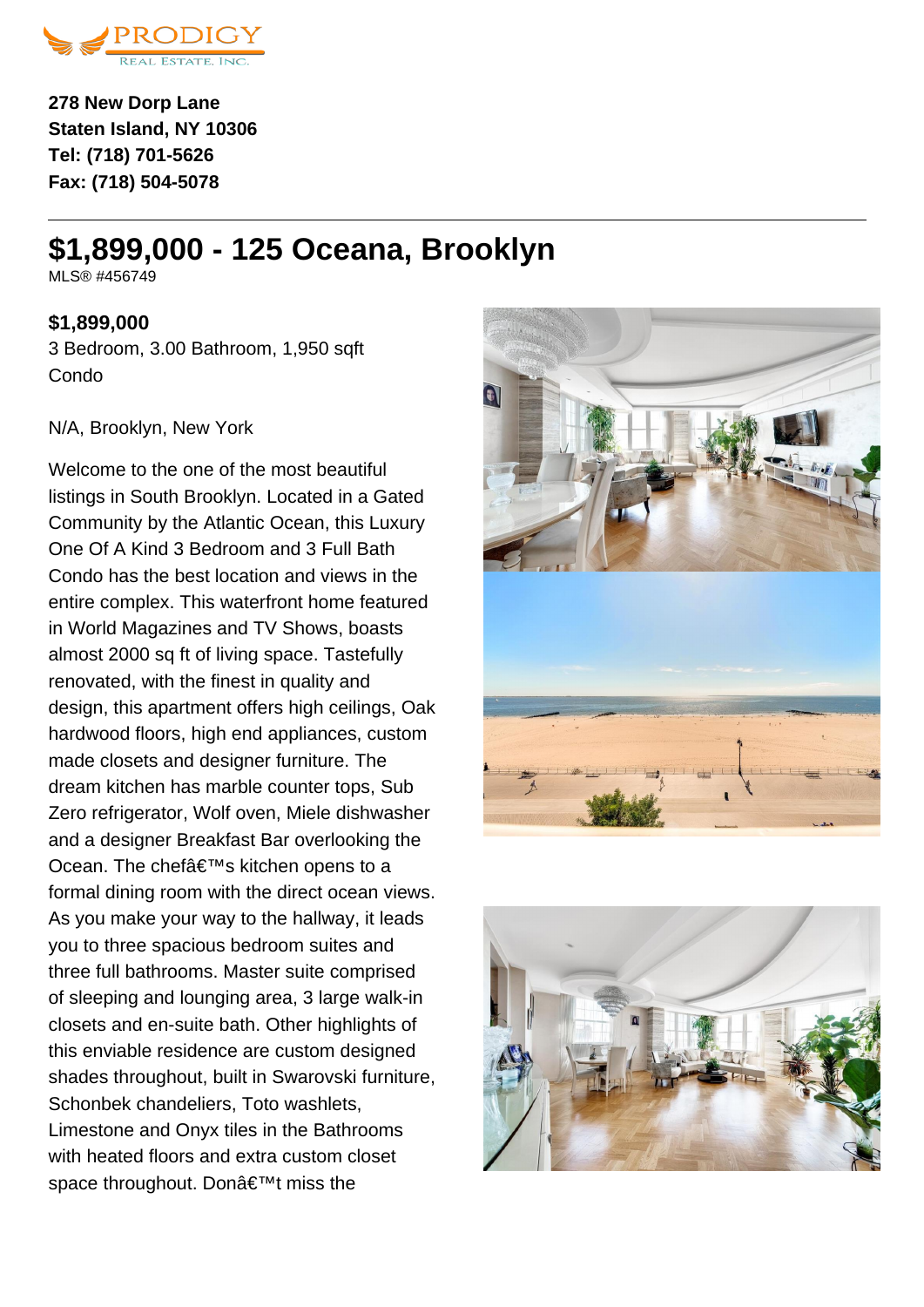

opportunity to wake up to the sound of the waves and the unbelievable breeze from the ocean. Five Star amenities include: 24 Hour security at the gate, Fitness Center, Club House, Indoor and Outdoor Pools, Locker rooms with Sauna and Steam rooms and a Private Green Lawn with its own private entrance to the beach. Valet parking is available at an additional fee. Only minutes to Manhattan on the express train near by.

Built in 2005

### **Essential Information**

| MLS®#                 | 456749      |
|-----------------------|-------------|
| Price                 | \$1,899,000 |
| <b>Bedrooms</b>       | 3           |
| <b>Bathrooms</b>      | 3.00        |
| <b>Full Baths</b>     | 3           |
| <b>Square Footage</b> | 1,950       |
| <b>Year Built</b>     | 2005        |
| <b>Type</b>           | Condo       |
| Sub-Type              | Condo       |
| <b>Status</b>         | Active      |

## **Community Information**

| <b>Address</b> | 125 Oceana            |
|----------------|-----------------------|
| Area           | <b>Brighton Beach</b> |
| Subdivision    | N/A                   |
| City           | <b>Brooklyn</b>       |
| County         | Kings (Brooklyn)      |
| <b>State</b>   | <b>New York</b>       |
| Zip Code       | 11235                 |

### **Amenities**

| <b>Amenities</b> | Bike Rooms, Door – Card Operated, Exercise Room, Laundry – |
|------------------|------------------------------------------------------------|
|                  | Card Operated, Secure Lobby, Recreational Room             |
| <b>Utilities</b> | Phone, Septic, Sewer, Sprinkler System, Water              |